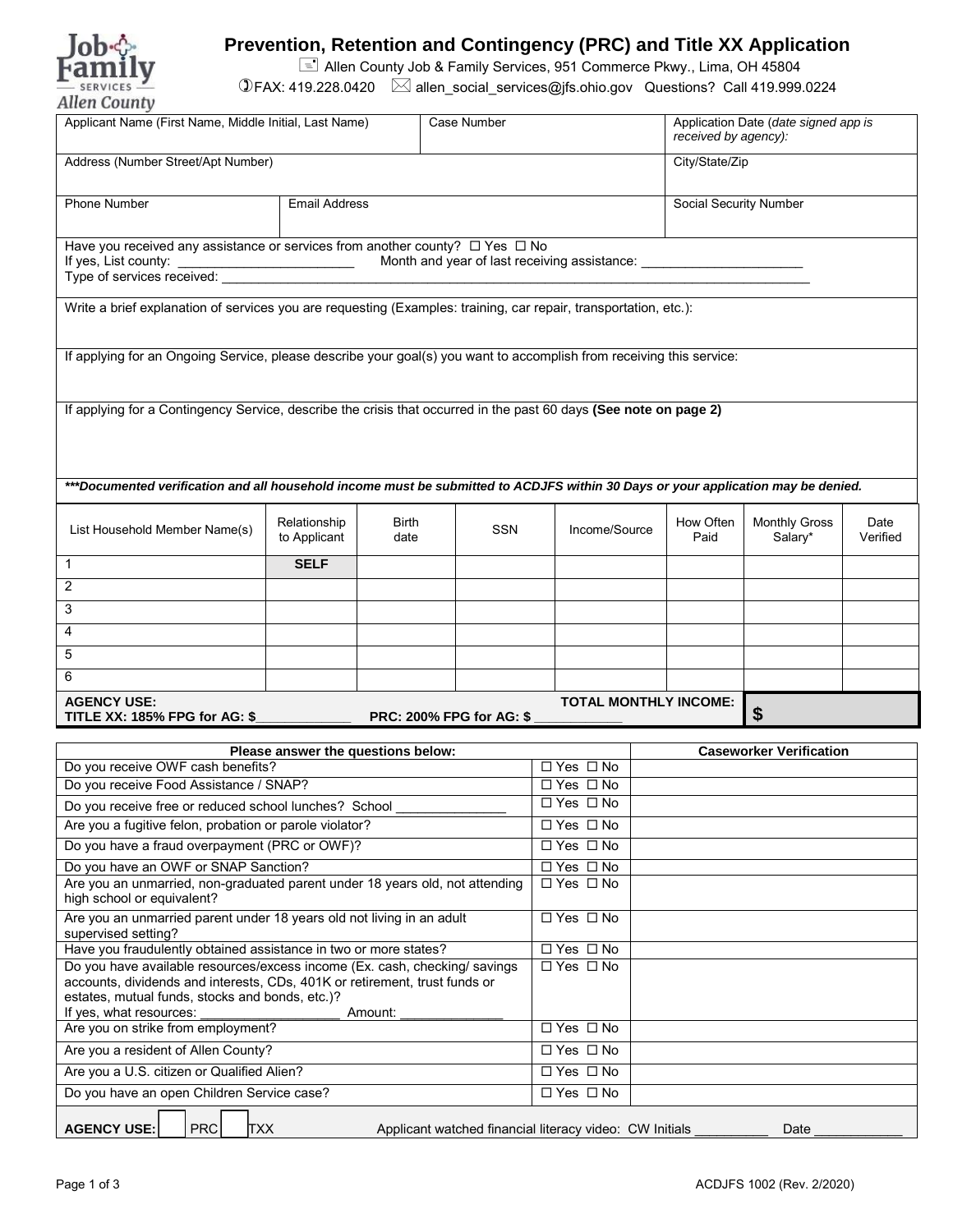## **Complete if you are a Non-Custodial Parent:**

**Do you have minor child(ren) not living with you, but residing in the state of Ohio?** □Yes □No If yes, complete table below:

Check those in which you are actively working with: □ OhioMeansJobs - Allen County □ CSEA Seekwork □ BB/BS Mentor Program

| Child(ren) Name | Relationship | <b>Birthdate</b> | SS Number | City & State |
|-----------------|--------------|------------------|-----------|--------------|
|                 |              |                  |           |              |
|                 |              |                  |           |              |
|                 |              |                  |           |              |
|                 |              |                  |           |              |
|                 |              |                  |           |              |

| <b>Complete if Requesting Work Transportation:</b>                              |                      |  |  |  |  |  |
|---------------------------------------------------------------------------------|----------------------|--|--|--|--|--|
| Need to show: work schedule, pay, hours of employment and answer the following: |                      |  |  |  |  |  |
| Do you live on a bus route?                                                     | $\Box$ Yes $\Box$ No |  |  |  |  |  |
| Do you have a vehicle in the household?                                         | $\Box$ Yes $\Box$ No |  |  |  |  |  |
| If yes, is it insured?                                                          | $\Box$ Yes $\Box$ No |  |  |  |  |  |
| If yes, is it in running condition?                                             | $\Box$ Yes $\Box$ No |  |  |  |  |  |
| Do you have a valid driver's license?                                           | □ Yes □ No           |  |  |  |  |  |
| Does anyone in your household have a valid driver's license?                    | □ Yes □ No           |  |  |  |  |  |
| What is the first date and time employment transportation is needed?            |                      |  |  |  |  |  |
| Employer address:                                                               |                      |  |  |  |  |  |
| Is childcare drop-off needed?                                                   | $\Box$ Yes $\Box$ No |  |  |  |  |  |
| If yes, childcare drop off address:                                             |                      |  |  |  |  |  |
|                                                                                 |                      |  |  |  |  |  |

*\*NOTE for Contingency services (Rent, Utilities, Refrigerator, or Stove): The applicant must demonstrate a verifiable and documented personal or economic crisis which occurred in the last 60 days, and which resulted in the need for Contingency services. Eligibility for Contingency services are conditional upon the crisis being outside of reasonably expected expenses, and documented by, at a minimum, receipt for payment toward addressing the stated crisis. If this crisis was a result of a criminal act, including the theft of such items as checks, cash or necessary AG goods, the applicant must furnish a police report made within 24 hours of the alleged criminal act.* 

an adult age 18 or older, agree to have the staff of the agencies working with me exchange and disclose information on me in order to make determinations of my eligibility for benefits and to provide services which will assist me to become self-sufficient to the extent that such disclosure is permitted by state and federal law and necessary for administration of the programs provided for me to become self-sufficient. By my signature below I affirm to the best of my knowledge and belief these answers are complete and correct. I understand the law provides penalty of fine or imprisonment for anyone convicted of accepting assistance for which he or she is not eligible. I state under penalties of perjury that all the information on this application is true and correct to the best of my knowledge. I also acknowledge that I have received a copy of my rights regarding privacy, fraudulent assistance, faithbased choice and voter registration (Form1006). I also give permission for you to electronically verify my resources.

## **If you are not registered to vote where you live now, would you like to apply to register to vote here today?**

 $\Box$  Yes, I want to register to vote  $\Box$  No, I do not want to register to vote.

*If you do not check either box, you will be considered to have decided not to register to vote at this time.*

| <b>Applicant Signature</b>                                              |                 | Date                                       |                                       |                         |                              |        |  |  |
|-------------------------------------------------------------------------|-----------------|--------------------------------------------|---------------------------------------|-------------------------|------------------------------|--------|--|--|
| <b>Caseworker Signature</b><br>Pending<br>Reason:<br>Approved<br>Denied |                 |                                            |                                       |                         | <b>Date</b>                  |        |  |  |
| Gave Client Form 1006                                                   |                 | Gave Client Transportation Guidelines Form |                                       |                         |                              |        |  |  |
|                                                                         |                 |                                            | INDIVIDUAL SERVICE PLAN AUTHORIZATION |                         |                              |        |  |  |
| Service Name                                                            | Service<br>Type | Code/Fund<br>Source                        | Begin                                 | Dates of Service<br>End | <b>Authorized Recipients</b> | Vendor |  |  |
|                                                                         |                 |                                            |                                       |                         |                              |        |  |  |
|                                                                         |                 |                                            |                                       |                         |                              |        |  |  |
|                                                                         |                 |                                            |                                       |                         |                              |        |  |  |
| Service type: C = Contingency, O = Ongoing, S = Short-term              |                 |                                            |                                       |                         |                              |        |  |  |
| <b>Supervisor Signature</b>                                             |                 |                                            |                                       | <b>Date</b>             |                              |        |  |  |